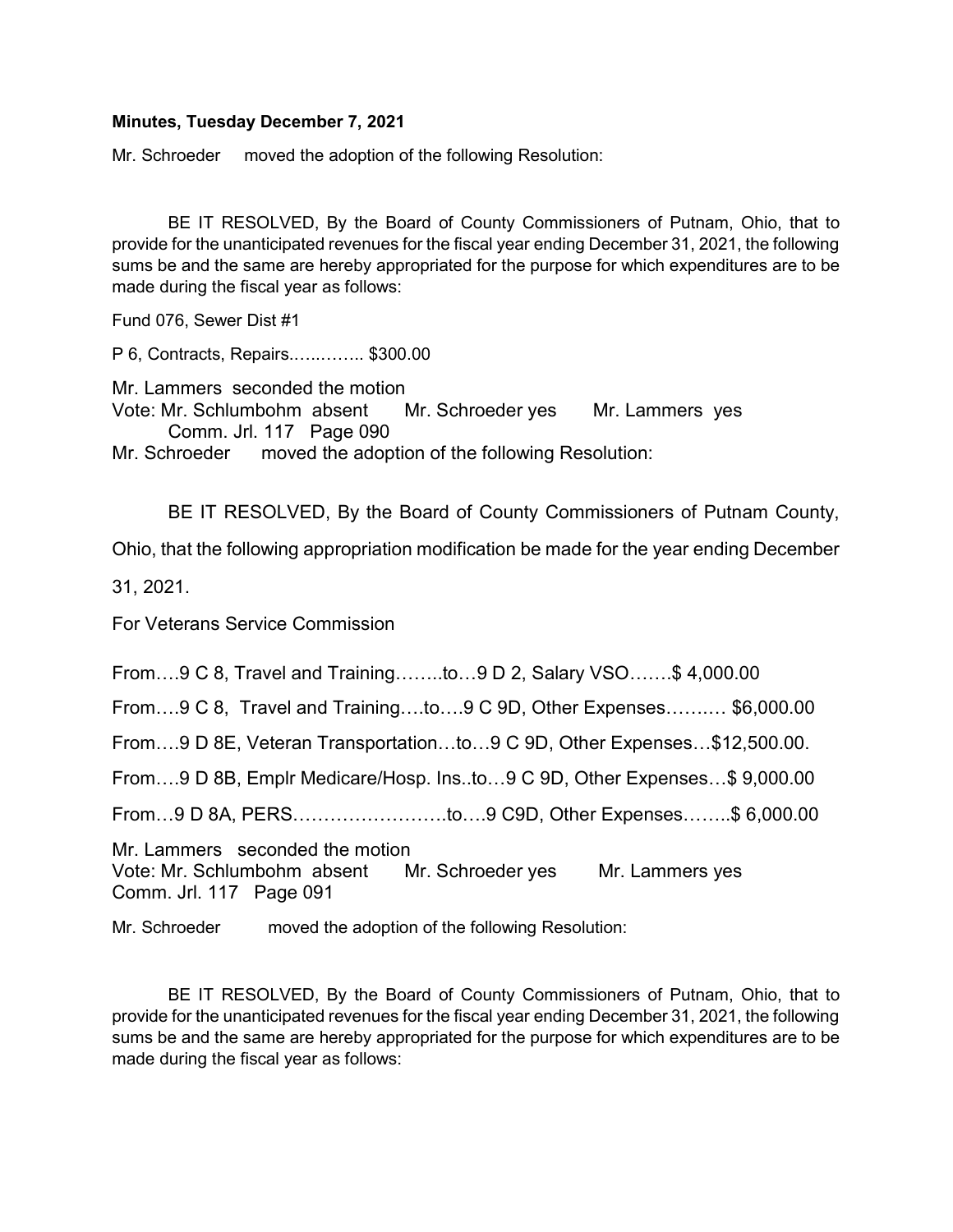Fund 117, Probate Supervision

117 SU, Supplies .……\$3,000.00

Mr. Lammers seconded the motion Vote: Mr. Schlumbohm absent Mr. Schroeder yes Mr. Lammers yes Comm. Jrl. 117 Page 092

## Now and Then Purchase orders

Sewer Dist #1………..Purchase order 43336 Capital Improvement….Purchase order 43337 County General……….Purchase order 43338, 43342, 43343 Ditch Maintenance…….Purchase order 43344

Mr. Lammers moved to approve the then and now purchase orders. Mr. Schroeder seconded the motion.

Vote: Mr. Schlumbohm absent Mr. Schroeder yes Mr. Lammers yes Exceptions: Mr. Schlumbohm Mr. Schroeder none Mr. Lammers none Comm. Jrl. 117, Page 093

## Purchase orders and travel requests

Ditch Maintenance....Purchase order to NWO Property Services for work on Clara Smith Branch # 842 for \$ 11,290.00. Purchase order to NWO Property Services for work on Curtis Riggs # 593 for \$ 5125.20. Purchase order to NWO Property Services for work on Lammers Group # 797 for \$ 4847.32.

Landfill Closure/Maintenance….Purchase order to Bowser-Morner for NPDES permit issues & renewal submittal, reporting, plan prep & updating explosive gas monitoring plan for \$ 18,900.00.

Mr. Schroeder moved to approve the purchase orders and travel requests. Mr. Lammers seconded the motion.

Vote: Mr. Schlumbohm absent Mr. Schroeder yes Mr. Lammers yes Exceptions: Mr. Schlumbohm Mr. Schroeder none Mr. Lammers none

Mr. Lammers called the meeting to order with Mr. Schroeder by reciting the Pledge of Allegiance.

Commissioners Schroeder and Lammers attended the Elected Officials meeting.

The business agenda was held with Commissioners Schroeder and Lammers and Cindy Landwehr, Clerk.

The minutes from Thursday December 2, 2021 were reviewed and approved.

Bob Kroeger of Veteran Service Commission stopped in to inform the Commissioners of their consideration to purchase a vehicle and give an update on the banner program. They will have a surplus in their funds this year. They are looking at options for purchasing a vehicle. They